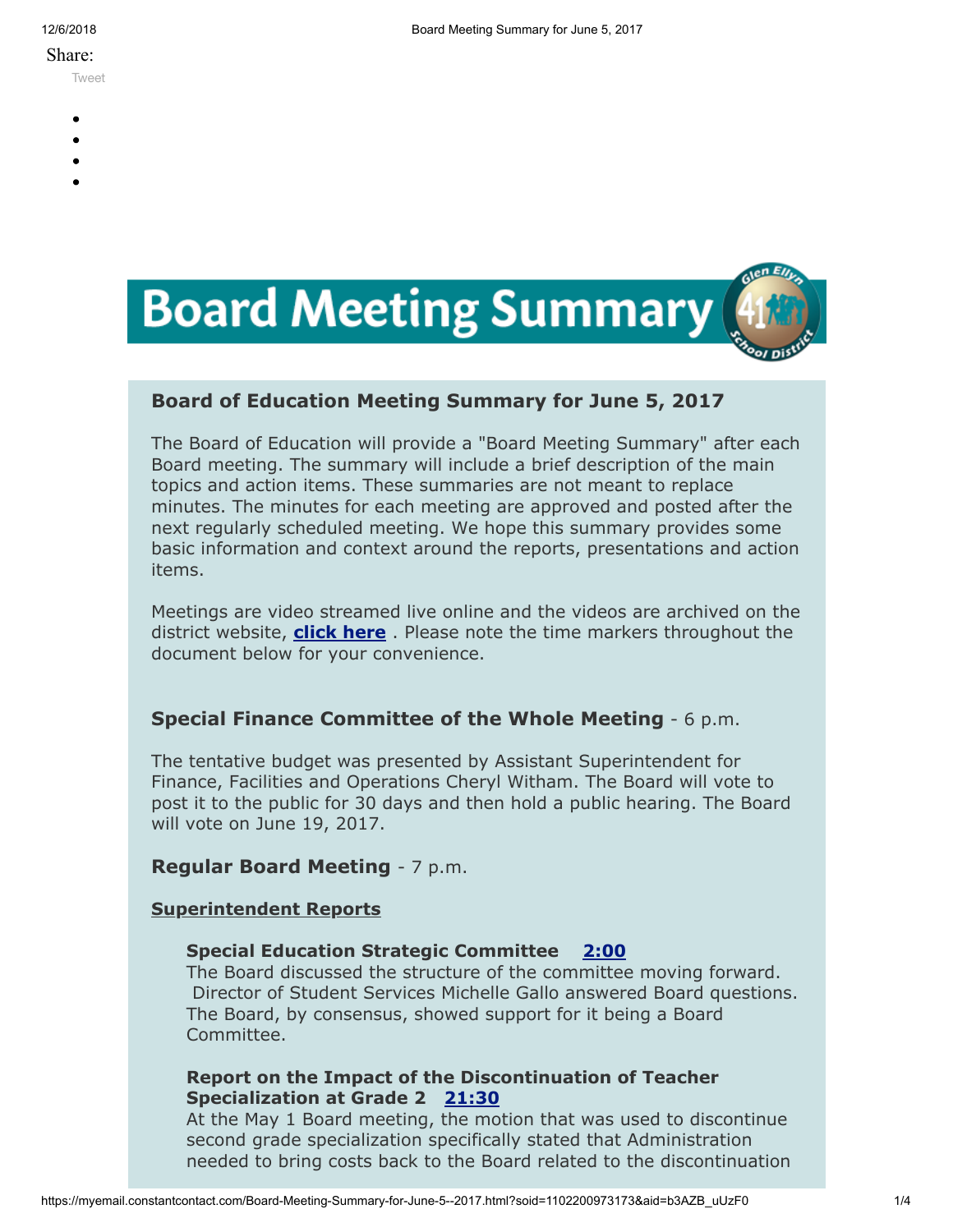of Teacher Specialization in second grade. Dr. Gordon presented the cost estimated at \$51,424 (from materials to trainings, etc.).

## **ESSA/Title I Plan Report [42:50](https://www.youtube.com/watch?v=e9m8kwV9yxM&t=42m50s)**

Director of Language Programs Dr. Katie McCluskey presented a high level review of the Federal ESSA - Title I report. This is a new report to the State of Illinois.

#### **Board Reports**

Board members shared information about events and meetings they attended as Board representatives.

## **Public Participation [52:38](https://www.youtube.com/watch?v=e9m8kwV9yxM&t=52m38s)**

#### **Presentations**

#### **End of Year Teams For Excellence Report [1:28:25](https://www.youtube.com/watch?v=e9m8kwV9yxM&t=1h28m25s)**

Dr. Gordon and GEEA Co-President Dina Sbarra gave a brief report highlighting the work that the various teams accomplished this past year.

## **Parent Teacher Advisory Committee - Bullying Advisory Committee Report [1:45:30](https://www.youtube.com/watch?v=e9m8kwV9yxM&t=1h45m30s)**

Benjamin Franklin School Principal Jeff Burke and Churchill School Assistant Principal Melissa Groot gave a brief overview of the work that PTAC and the Bullying Advisory Committee accomplished this year and next steps.

## **Discussion Items**

#### **2017-2018 Survey Plan [1:55:00](https://www.youtube.com/watch?v=e9m8kwV9yxM&t=1h55m00s)**

The Board reviewed the plan that was developed and approved by the Board in September 2016. Board gave consensus to continue with this plan.

## **Supplemental Pay Report [1:56:40](https://www.youtube.com/watch?v=e9m8kwV9yxM&t=1h56m40s)**

Assistant Superintendent for Human Resources Marci Conlin gave a brief highlight of the changes to supplemental pay for the 2017-2018 school year.

#### **Hadley Portable Lease Extension [1:58:00](https://www.youtube.com/watch?v=e9m8kwV9yxM&t=1h58m00s)**

Assistant Superintendent for Finance, Facilities, and Operations Cheryl Witham and Director of Buildings and Grounds Dave Scarmardo answered questions the Board had about the extension of the portable leases that the district will need for an additional two years.

#### **Action Items**

**Consent Agenda** - Passed 7-0 **[2:07:30](https://www.youtube.com/watch?v=e9m8kwV9yxM&t=2h07m30s)** Personnel Report

Employment Recommendations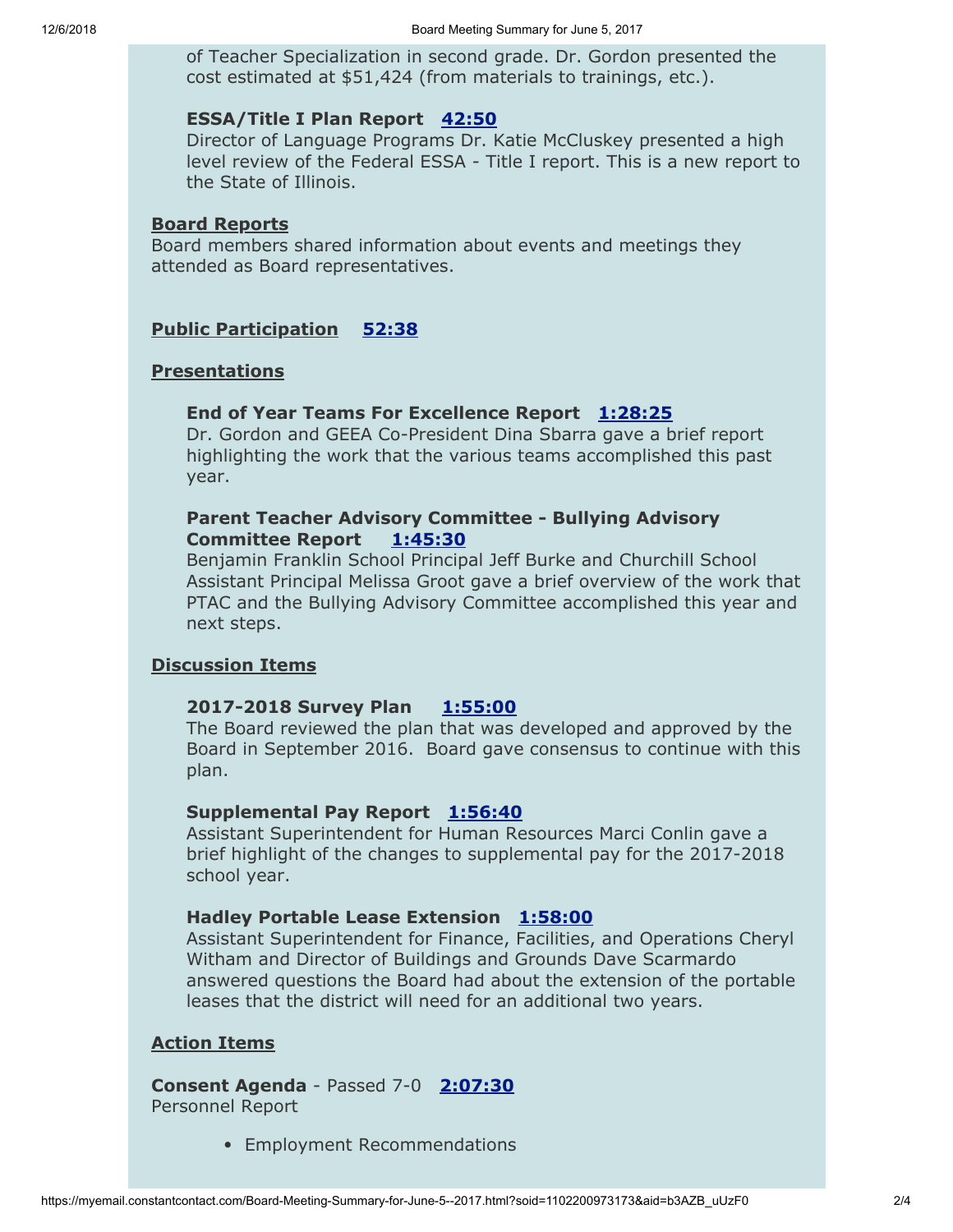- Resignations
- Resignation and Retirement
- Leave Request
- Termination

Finance, Facilities and Operations

• School District Payment Order: May 5, 2017 through May 26, 2017

#### **Other Matters [2:08:00](https://www.youtube.com/watch?v=e9m8kwV9yxM&t=2h08m00s)**

Approval of Board Meeting Minutes May 15, 2017 - Regular Meeting Minutes May 15, 2017 - Closed Meeting Minutes

#### **Superintendent's Recommendations [2:08:35](https://www.youtube.com/watch?v=e9m8kwV9yxM&t=2h08m35s)**

**Resolution providing for the issue of not to exceed \$24,200,000** General Obligation School Bonds for the purpose of building and equipping an addition to, eliminating the portable classrooms at and improving the site of the Hadley Junior High School Building, and altering, repairing and equipping the Abraham Lincoln, Benjamin Franklin, Churchill and Forest Glen Elementary and Hadley Junior High School Buildings to provide life safety, restroom and other improvements, providing for the levy of a direct annual tax sufficient to pay the principal and interest on said bonds, and authorizing the proposed sale of said bonds to the purchaser thereof. Passed 7-0

Assistant Superintendent for Finance, Facilities and Operations Cheryl Witham and Liz Hennessy from William Blair presented new information for the Board's consideration related to the issuance of referendum bonds. There was extensive discussion around how to issue the bonds. Two members of the Community Finance Advisory Committee attended and provided additional insight and support for the recommendation.

**Approve Contract with William Blair Company** - Passed 7-0 **[3:05:10](https://www.youtube.com/watch?v=e9m8kwV9yxM&t=3h05m10s)** The Board took action on the contract with William Blair associated with the referendum financing support.

**Hadley Subscription for Activelylearn.com** - Passed 5-2 (Bruno, Clark, Currie, Loebach, Nelson voted yes. Buchholz and D'Ambrosio voted no.) **[3:10:40](https://www.youtube.com/watch?v=e9m8kwV9yxM&t=3h10m40s)**

At a previous meeting, a team of staff members detailed information about how this learning tool would support teaching and learning. The Board took action on the contract with Activelylearn.com.